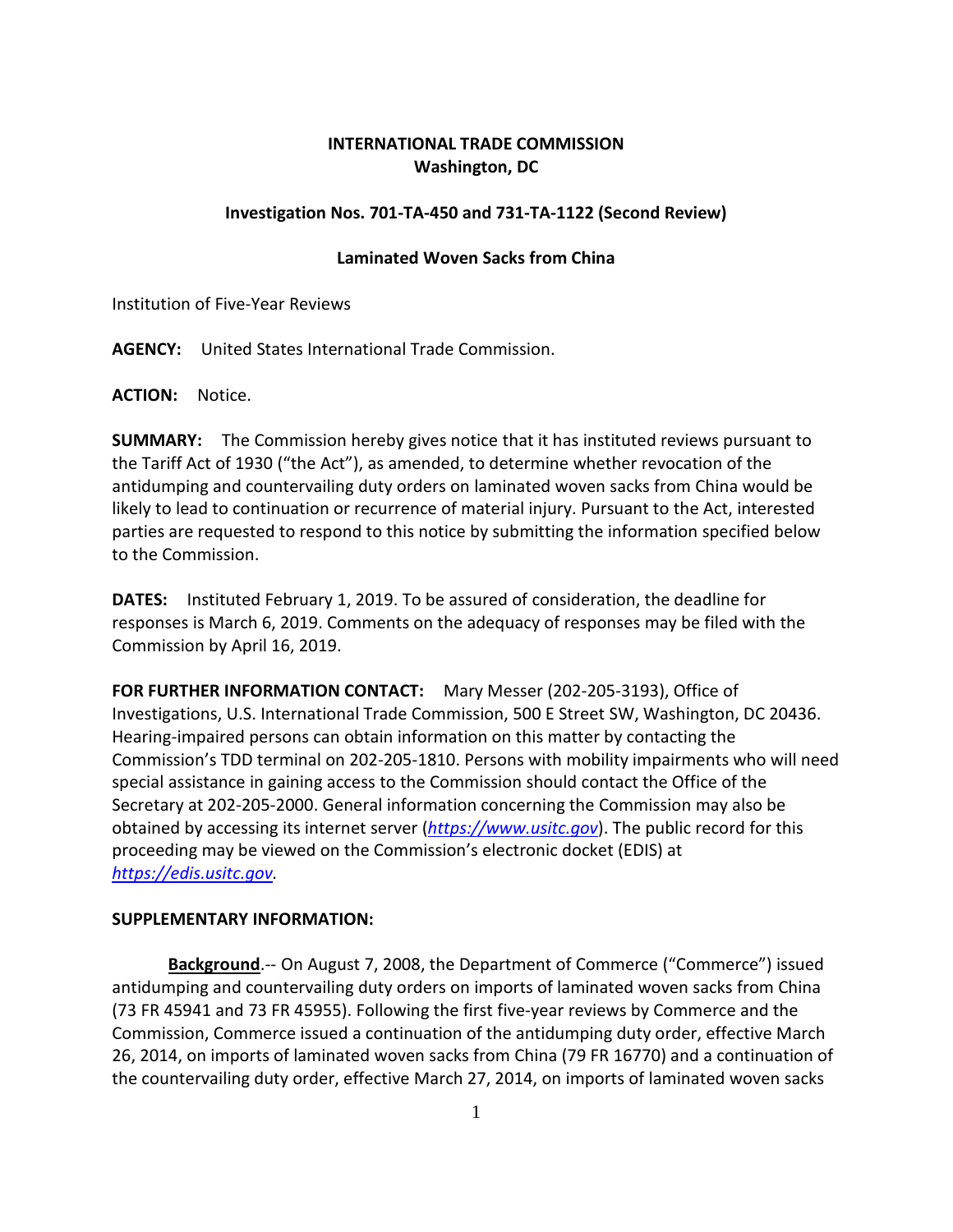from China (79 FR 17134). The Commission is now conducting second reviews pursuant to section 751(c) of the Act, as amended (19 USC 1675(c)), to determine whether revocation of the orders would be likely to lead to continuation or recurrence of material injury to the domestic industry within a reasonably foreseeable time. Provisions concerning the conduct of this proceeding may be found in the Commission's Rules of Practice and Procedure at 19 CFR parts 201, subparts A and B and 19 CFR part 207, subparts A and F. The Commission will assess the adequacy of interested party responses to this notice of institution to determine whether to conduct full or expedited reviews. The Commission's determinations in any expedited reviews will be based on the facts available, which may include information provided in response to this notice.

**Definitions**.--The following definitions apply to these reviews:

- (1) *Subject Merchandise* is the class or kind of merchandise that is within the scope of the five-year reviews, as defined by the Department of Commerce.
- (2) The *Subject Country* in these reviews is China.
- (3) The *Domestic Like Product* is the domestically produced product or products which are like, or in the absence of like, most similar in characteristics and uses with, the *Subject Merchandise*. In its original determinations and its expedited first five-year review determinations, the Commission defined a single *Domestic Like Product* consisting of laminated woven sacks, coextensive with Commerce's scope.
- (4) The *Domestic Industry* is the U.S. producers as a whole of the *Domestic Like Product*, or those producers whose collective output of the *Domestic Like Product* constitutes a major proportion of the total domestic production of the product. In its original determinations, the Commission defined the *Domestic Industry* as all producers of the *Domestic Like Product*. Certain Commissioners defined the *Domestic Industry* differently in the original determinations. In its expedited first five-year review determinations, however, the Commission defined the *Domestic Industry* as all U.S. producers of laminated woven sacks.
- (5) An *Importer* is any person or firm engaged, either directly or through a parent company or subsidiary, in importing the *Subject Merchandise* into the United States from a foreign manufacturer or through its selling agent.

**Participation in the proceeding and public service list**.--Persons, including industrial users of the *Subject Merchandise* and, if the merchandise is sold at the retail level, representative consumer organizations, wishing to participate in the proceeding as parties must file an entry of appearance with the Secretary to the Commission, as provided in section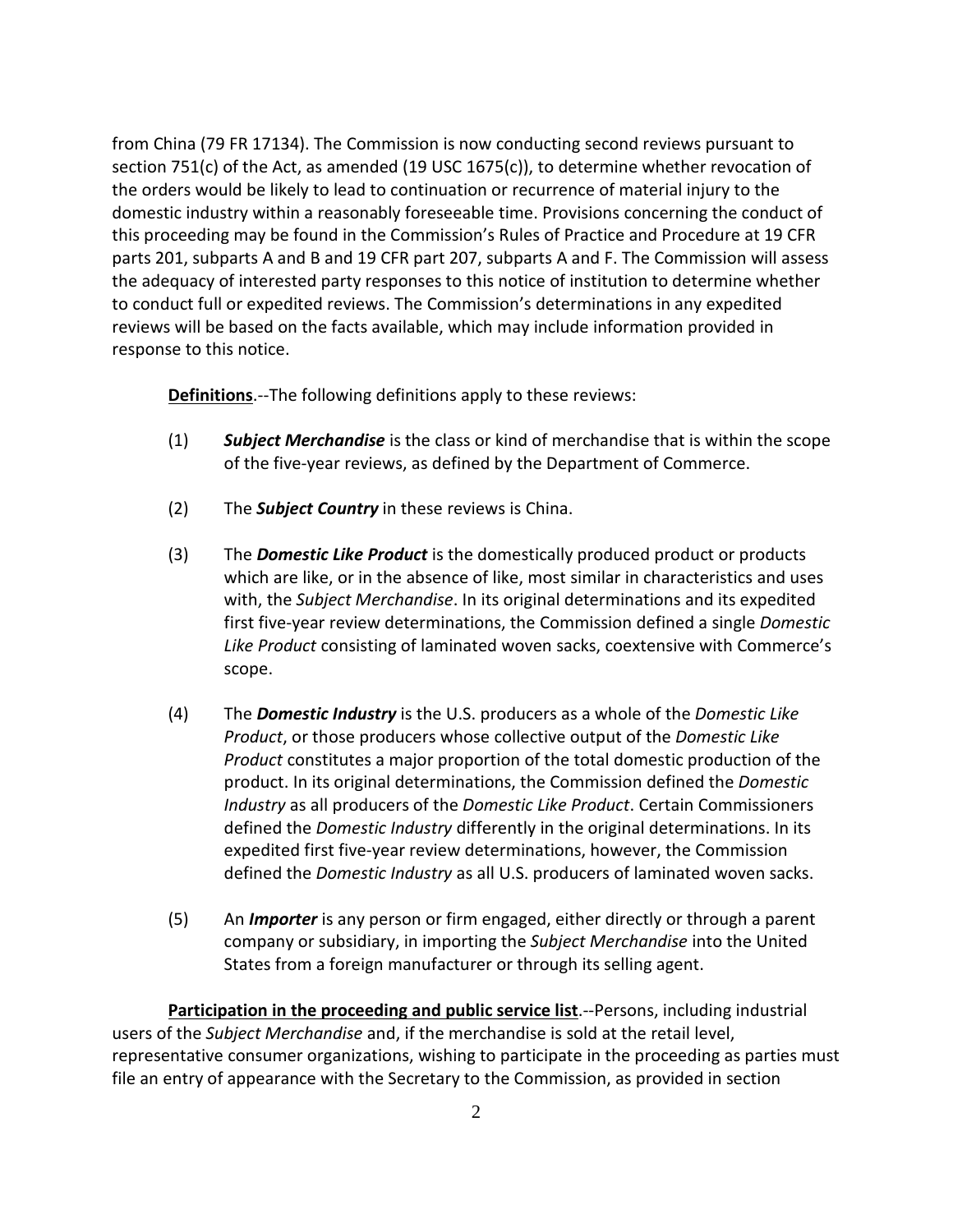201.11(b)(4) of the Commission's rules, no later than 21 days after publication of this notice in the *Federal Register*. The Secretary will maintain a public service list containing the names and addresses of all persons, or their representatives, who are parties to the proceeding.

Former Commission employees who are seeking to appear in Commission five-year reviews are advised that they may appear in a review even if they participated personally and substantially in the corresponding underlying original investigation or an earlier review of the same underlying investigation. The Commission's designated agency ethics official has advised that a five-year review is not the same particular matter as the underlying original investigation, and a five-year review is not the same particular matter as an earlier review of the same underlying investigation for purposes of 18 U.S.C. 207, the post employment statute for Federal employees, and Commission rule 201.15(b) (19 CFR 201.15(b)), 79 FR 3246 (Jan. 17, 2014), 73 FR 24609 (May 5, 2008). Consequently, former employees are not required to seek Commission approval to appear in a review under Commission rule 19 CFR 201.15, even if the corresponding underlying original investigation or an earlier review of the same underlying investigation was pending when they were Commission employees. For further ethics advice on this matter, contact Charles Smith, Office of the General Counsel, at 202-205-3408.

**Limited disclosure of business proprietary information (BPI) under an administrative protective order (APO) and APO service list**.--Pursuant to section 207.7(a) of the Commission's rules, the Secretary will make BPI submitted in this proceeding available to authorized applicants under the APO issued in the proceeding, provided that the application is made no later than 21 days after publication of this notice in the *Federal Register*. Authorized applicants must represent interested parties, as defined in 19 U.S.C. 1677(9), who are parties to the proceeding. A separate service list will be maintained by the Secretary for those parties authorized to receive BPI under the APO.

**Certification**.--Pursuant to section 207.3 of the Commission's rules, any person submitting information to the Commission in connection with this proceeding must certify that the information is accurate and complete to the best of the submitter's knowledge. In making the certification, the submitter will acknowledge that information submitted in response to this request for information and throughout this proceeding or other proceeding may be disclosed to and used: (i) by the Commission, its employees and Offices, and contract personnel (a) for developing or maintaining the records of this or a related proceeding, or (b) in internal investigations, audits, reviews, and evaluations relating to the programs, personnel, and operations of the Commission including under 5 U.S.C. Appendix 3; or (ii) by U.S. government employees and contract personnel, solely for cybersecurity purposes. All contract personnel will sign appropriate nondisclosure agreements.

**Written submissions**.--Pursuant to section 207.61 of the Commission's rules, each interested party response to this notice must provide the information specified below. The deadline for filing such responses is March 6, 2019. Pursuant to section 207.62(b) of the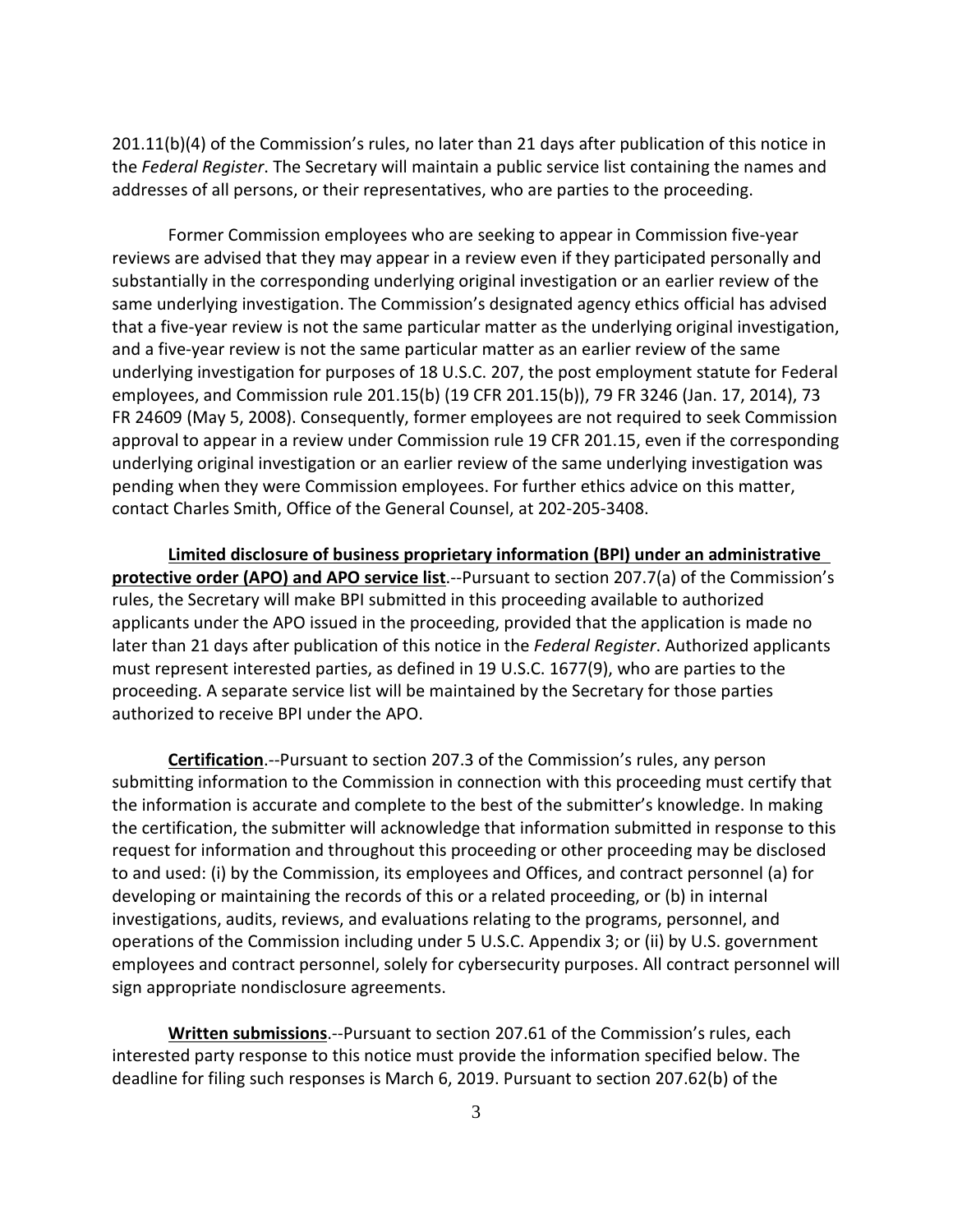Commission's rules, eligible parties (as specified in Commission rule 207.62(b)(1)) may also file comments concerning the adequacy of responses to the notice of institution and whether the Commission should conduct expedited or full reviews. The deadline for filing such comments is April 16, 2019. All written submissions must conform with the provisions of section 201.8 of the Commission's rules; any submissions that contain BPI must also conform with the requirements of sections 201.6, 207.3, and 207.7 of the Commission's rules. The Commission's Handbook on E-Filing, available on the Commission's website at *[https://edis.usitc.gov](https://edis.usitc.gov/)*, elaborates upon the Commission's rules with respect to electronic filing. Also, in accordance with sections 201.16(c) and 207.3 of the Commission's rules, each document filed by a party to the proceeding must be served on all other parties to the proceeding (as identified by either the public or APO service list as appropriate), and a certificate of service must accompany the document (if you are not a party to the proceeding you do not need to serve your response).

No response to this request for information is required if a currently valid Office of Management and Budget ("OMB") number is not displayed; the OMB number is 3117 0016/USITC No. 19-5-424, expiration date June 30, 2020. Public reporting burden for the request is estimated to average 15 hours per response. Please send comments regarding the accuracy of this burden estimate to the Office of Investigations, U.S. International Trade Commission, 500 E Street SW, Washington, DC 20436.

**Inability to provide requested information**.--Pursuant to section 207.61(c) of the Commission's rules, any interested party that cannot furnish the information requested by this notice in the requested form and manner shall notify the Commission at the earliest possible time, provide a full explanation of why it cannot provide the requested information, and indicate alternative forms in which it can provide equivalent information. If an interested party does not provide this notification (or the Commission finds the explanation provided in the notification inadequate) and fails to provide a complete response to this notice, the Commission may take an adverse inference against the party pursuant to section 776(b) of the Act (19 U.S.C. 1677e(b)) in making its determinations in the reviews.

**INFORMATION TO BE PROVIDED IN RESPONSE TO THIS NOTICE OF INSTITUTION:** As used below, the term "firm" includes any related firms.

- (1) The name and address of your firm or entity (including World Wide Web address) and name, telephone number, fax number, and E-mail address of the certifying official.
- (2) A statement indicating whether your firm/entity is an interested party under 19 U.S.C. 1677(9) and if so, how, including whether your firm/entity is a U.S. producer of the *Domestic Like Product*, a U.S. union or worker group, a U.S. importer of the *Subject Merchandi*se, a foreign producer or exporter of the *Subject Merchandise*, a U.S. or foreign trade or business association (a majority of whose members are interested parties under the statute), or another interested party (including an explanation). If you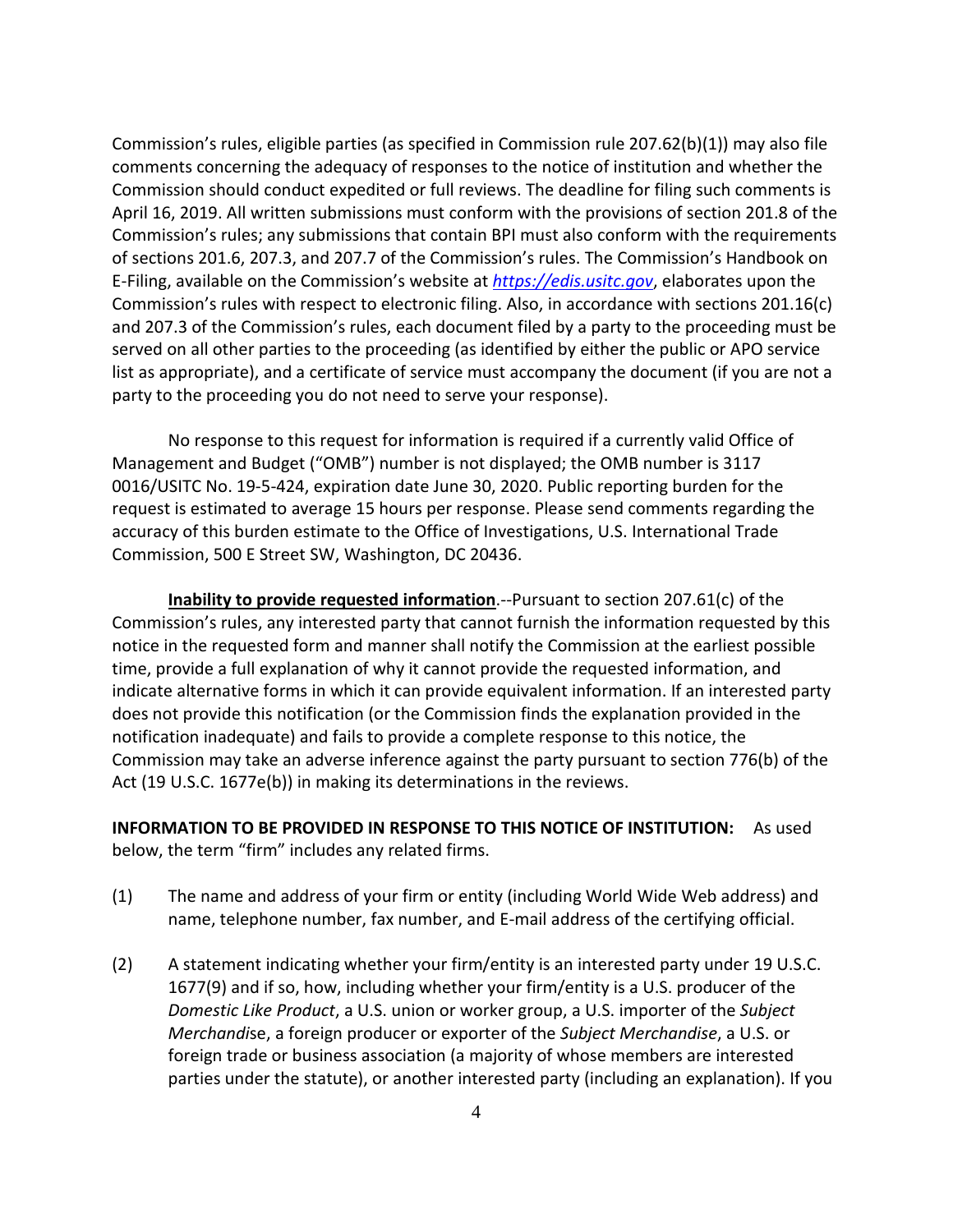are a union/worker group or trade/business association, identify the firms in which your workers are employed or which are members of your association.

- (3) A statement indicating whether your firm/entity is willing to participate in this proceeding by providing information requested by the Commission.
- (4) A statement of the likely effects of the revocation of the antidumping and countervailing duty orders on the *Domestic Industry* in general and/or your firm/entity specifically. In your response, please discuss the various factors specified in section 752(a) of the Act (19 U.S.C. 1675a(a)) including the likely volume of subject imports, likely price effects of subject imports, and likely impact of imports of *Subject Merchandise* on the *Domestic Industry*.
- (5) A list of all known and currently operating U.S. producers of the *Domestic Like Product*. Identify any known related parties and the nature of the relationship as defined in section 771(4)(B) of the Act (19 U.S.C. 1677(4)(B)).
- (6) A list of all known and currently operating U.S. importers of the *Subject Merchandise* and producers of the *Subject Merchandise* in the *Subject Country* that currently export or have exported *Subject Merchandise* to the United States or other countries after 2012.
- (7) A list of 3-5 leading purchasers in the U.S. market for the *Domestic Like Product* and the *Subject Merchandise* (including street address, World Wide Web address, and the name, telephone number, fax number, and E-mail address of a responsible official at each firm).
- (8) A list of known sources of information on national or regional prices for the *Domestic Like Product* or the *Subject Merchandise* in the U.S. or other markets.
- (9) If you are a U.S. producer of the *Domestic Like Product*, provide the following information on your firm's operations on that product during calendar year 2018, except as noted (report quantity data in number of sacks and value data in U.S. dollars, f.o.b. plant). If you are a union/worker group or trade/business association, provide the information, on an aggregate basis, for the firms in which your workers are employed/which are members of your association.
	- (a) Production (quantity) and, if known, an estimate of the percentage of total U.S. production of the *Domestic Like Product* accounted for by your firm's(s') production;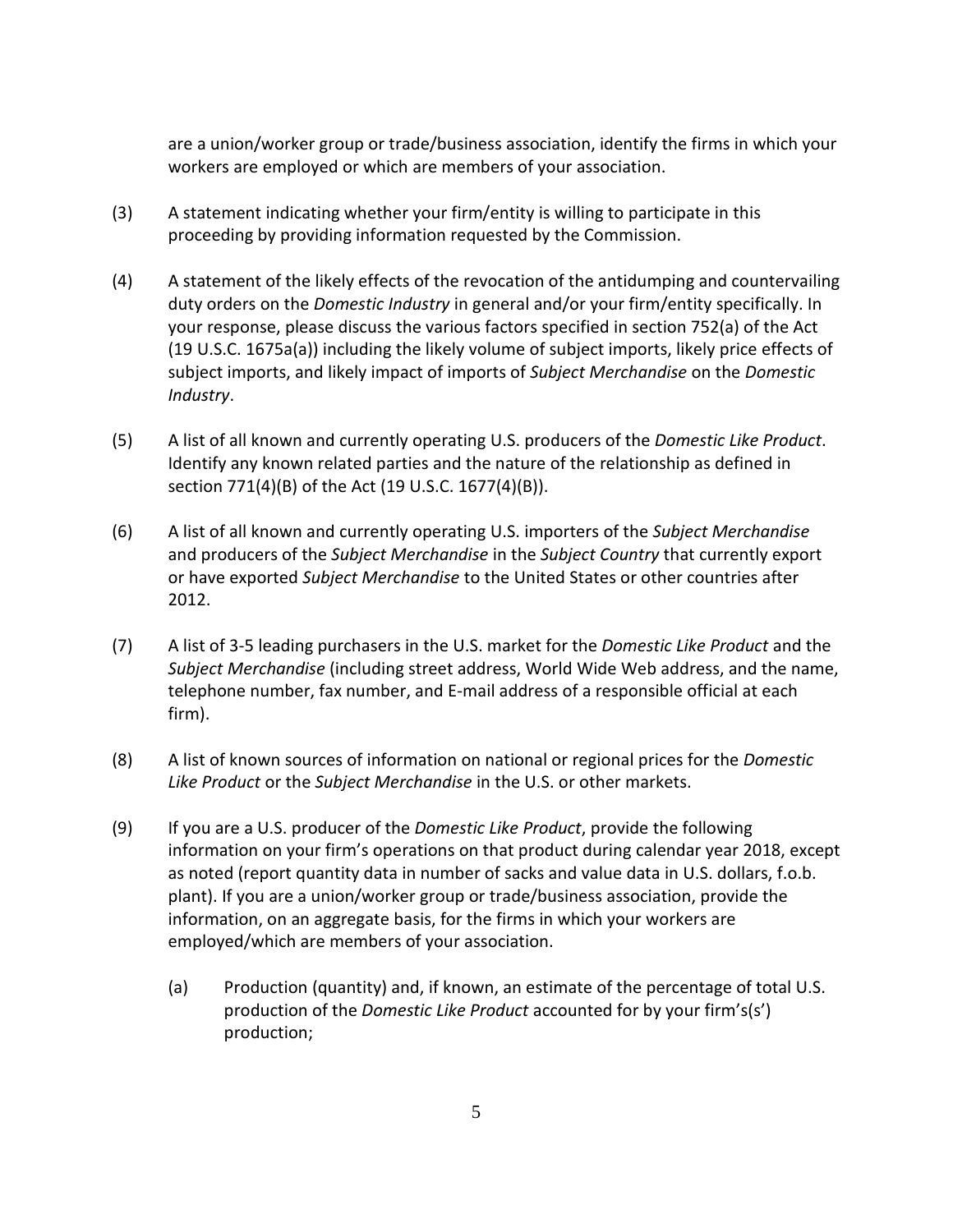- (b) Capacity (quantity) of your firm to produce the *Domestic Like Product* (that is, the level of production that your establishment(s) could reasonably have expected to attain during the year, assuming normal operating conditions (using equipment and machinery in place and ready to operate), normal operating levels (hours per week/weeks per year), time for downtime, maintenance, repair, and cleanup, and a typical or representative product mix);
- (c) the quantity and value of U.S. commercial shipments of the *Domestic Like Product* produced in your U.S. plant(s);
- (d) the quantity and value of U.S. internal consumption/company transfers of the *Domestic Like Product* produced in your U.S. plant(s); and
- (e) the value of (i) net sales, (ii) cost of goods sold (COGS), (iii) gross profit, (iv) selling, general and administrative (SG&A) expenses, and (v) operating income of the *Domestic Like Product* produced in your U.S. plant(s) (include both U.S. and export commercial sales, internal consumption, and company transfers) for your most recently completed fiscal year (identify the date on which your fiscal year ends).
- (10) If you are a U.S. importer or a trade/business association of U.S. importers of the *Subject Merchandise* from the *Subject Country*, provide the following information on your firm's(s') operations on that product during calendar year 2018 (report quantity data in number of sacks and value data in U.S. dollars). If you are a trade/business association, provide the information, on an aggregate basis, for the firms which are members of your association.
	- (a) The quantity and value (landed, duty-paid but not including antidumping or countervailing duties) of U.S. imports and, if known, an estimate of the percentage of total U.S. imports of *Subject Merchandise* from the *Subject Country* accounted for by your firm's(s') imports;
	- (b) the quantity and value (f.o.b. U.S. port, including antidumping and/or countervailing duties) of U.S. commercial shipments of *Subject Merchandise* imported from the *Subject Country*; and
	- (c) the quantity and value (f.o.b. U.S. port, including antidumping and/or countervailing duties) of U.S. internal consumption/company transfers of *Subject Merchandise* imported from the *Subject Country*.
- (11) If you are a producer, an exporter, or a trade/business association of producers or exporters of the *Subject Merchandise* in the *Subject Country*, provide the following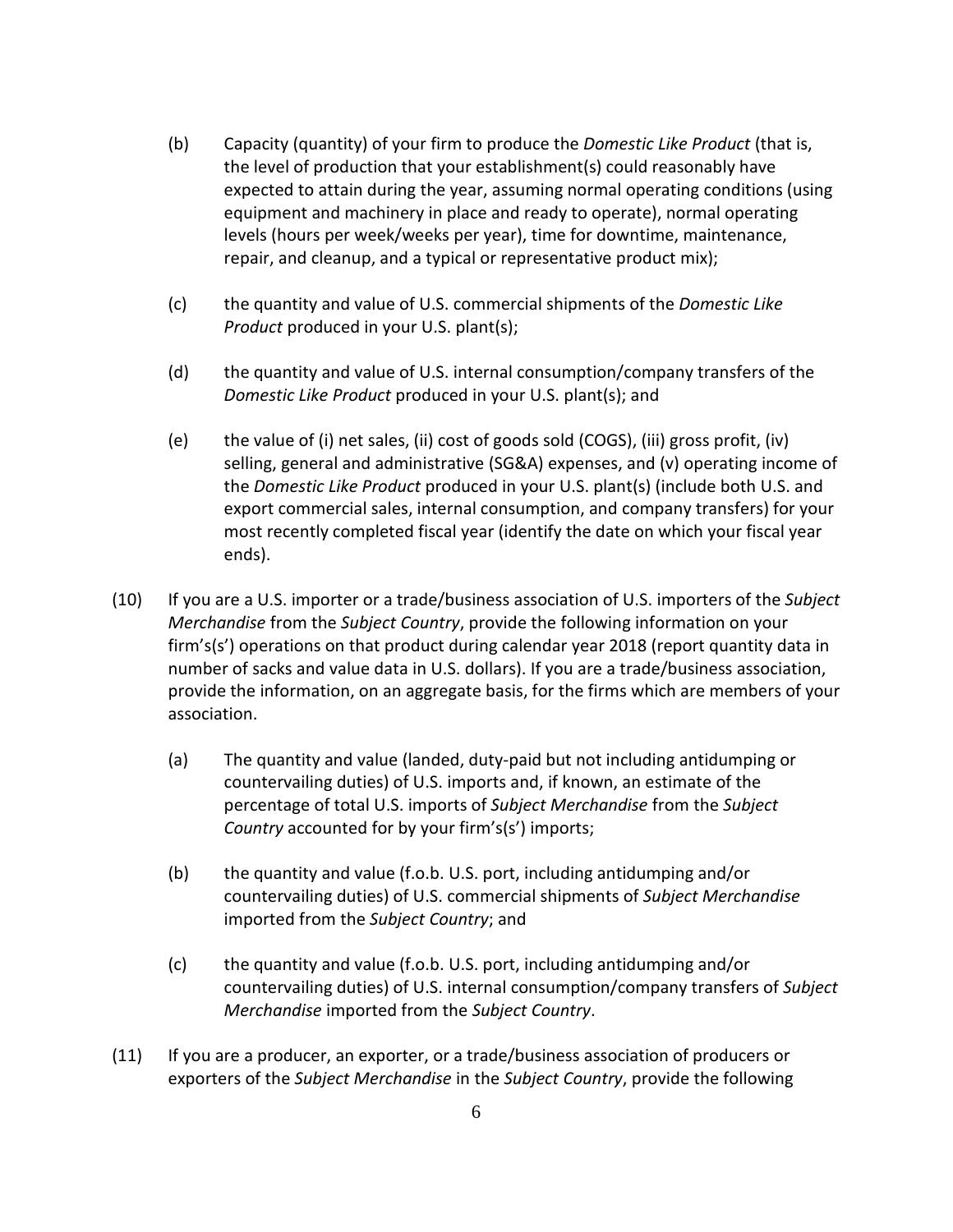information on your firm's(s') operations on that product during calendar year 2018 (report quantity data in number of sacks and value data in U.S. dollars, landed and dutypaid at the U.S. port but not including antidumping or countervailing duties). If you are a trade/business association, provide the information, on an aggregate basis, for the firms which are members of your association.

- (a) Production (quantity) and, if known, an estimate of the percentage of total production of *Subject Merchandise* in the *Subject Country* accounted for by your firm's(s') production;
- (b) Capacity (quantity) of your firm(s) to produce the *Subject Merchandise* in the *Subject Country* (that is, the level of production that your establishment(s) could reasonably have expected to attain during the year, assuming normal operating conditions (using equipment and machinery in place and ready to operate), normal operating levels (hours per week/weeks per year), time for downtime, maintenance, repair, and cleanup, and a typical or representative product mix); and
- (c) the quantity and value of your firm's(s') exports to the United States of *Subject Merchandise* and, if known, an estimate of the percentage of total exports to the United States of *Subject Merchandise* from the *Subject Country* accounted for by your firm's(s') exports.
- (12) Identify significant changes, if any, in the supply and demand conditions or business cycle for the *Domestic Like Product* that have occurred in the United States or in the market for the *Subject Merchandise* in the *Subject Country* after 2012, and significant changes, if any, that are likely to occur within a reasonably foreseeable time. Supply conditions to consider include technology; production methods; development efforts; ability to increase production (including the shift of production facilities used for other products and the use, cost, or availability of major inputs into production); and factors related to the ability to shift supply among different national markets (including barriers to importation in foreign markets or changes in market demand abroad). Demand conditions to consider include end uses and applications; the existence and availability of substitute products; and the level of competition among the *Domestic Like Product* produced in the United States, *Subject Merchandise* produced in the *Subject Country*, and such merchandise from other countries.
- (13) **(OPTIONAL)** A statement of whether you agree with the above definitions of the *Domestic Like Product* and *Domestic Industry*; if you disagree with either or both of these definitions, please explain why and provide alternative definitions.